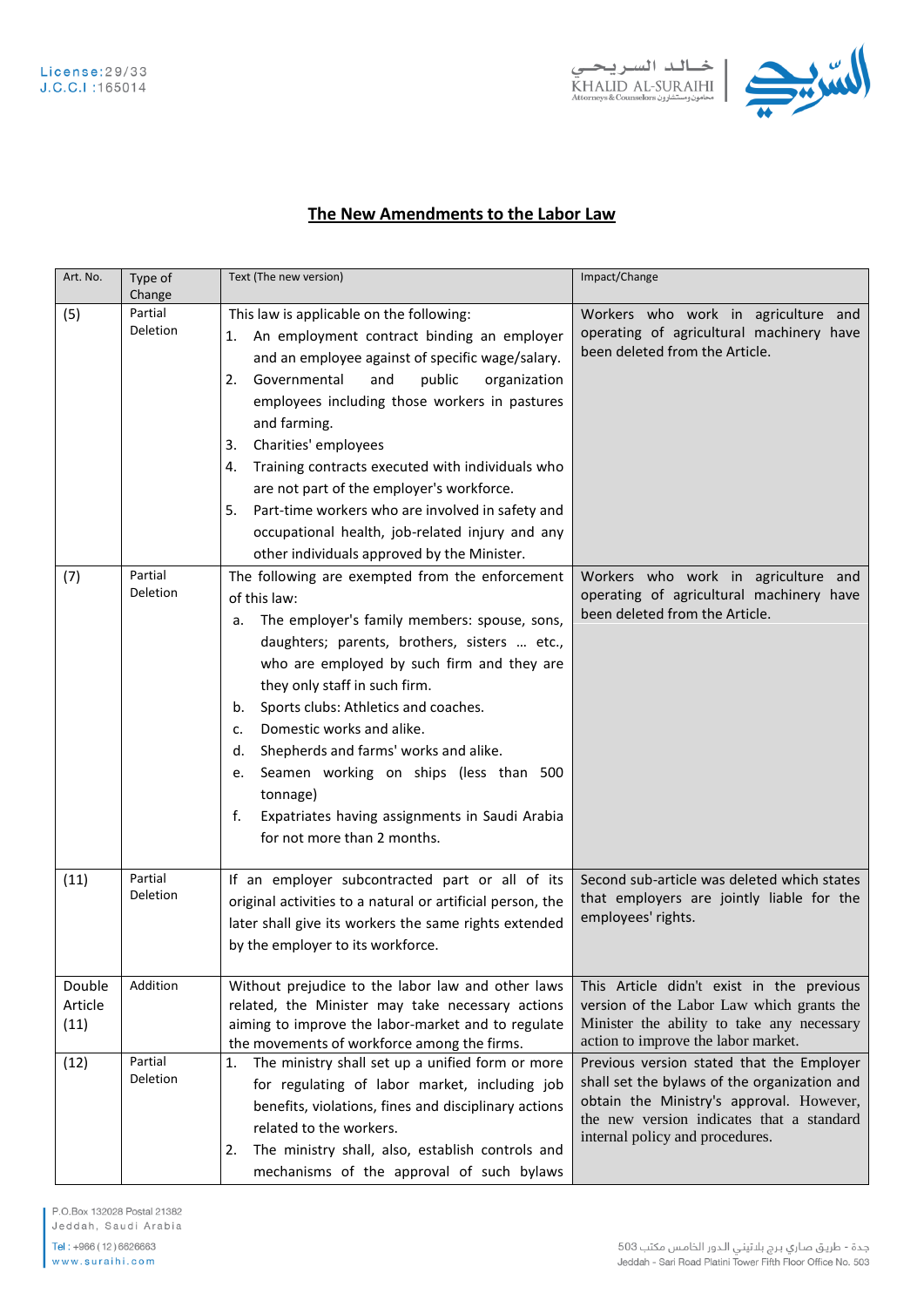

|      |                           | (internal procedures).                                                                                                                                                                                                                                                                                                                                                                                                                                                                                                                                                                                                                                                                                                                                                                                                                                                                                                                                            |                                                                                                                                                                                                                                                                                                                     |
|------|---------------------------|-------------------------------------------------------------------------------------------------------------------------------------------------------------------------------------------------------------------------------------------------------------------------------------------------------------------------------------------------------------------------------------------------------------------------------------------------------------------------------------------------------------------------------------------------------------------------------------------------------------------------------------------------------------------------------------------------------------------------------------------------------------------------------------------------------------------------------------------------------------------------------------------------------------------------------------------------------------------|---------------------------------------------------------------------------------------------------------------------------------------------------------------------------------------------------------------------------------------------------------------------------------------------------------------------|
| (13) | Deletion and<br>Amendment | Employers shall create and adopt such internal<br>1.<br>policy and procedures approved for their firms.<br>However, the minister may consent to exempt<br>any firm from such requirement.<br>Employers may add whatever terms or controls<br>2.<br>to such bylaws provided such terms and<br>conditions shall not contradict with the labor law<br>stipulations.<br>Employer shall display such approved bylaws at<br>3.<br>visible place in order to be read by all workers<br>and employees or disseminate the same in<br>condition that all workers and employees<br>becomes aware of the contents of such bylaws.                                                                                                                                                                                                                                                                                                                                             | Previous version stated that if the Ministry<br>did not approve or object the internal policy<br>and procedures within 60 days then it<br>should be considered approved.                                                                                                                                            |
| (14) | Deletion                  | Deleted                                                                                                                                                                                                                                                                                                                                                                                                                                                                                                                                                                                                                                                                                                                                                                                                                                                                                                                                                           | The previous version indicates that the<br>Minister shall issue a standard internal<br>policy and procedures for the sake of<br>guidance to Employers.                                                                                                                                                              |
| (35) | Deletion and<br>Amendment | The ministry shall not renew the work permits of its<br>workers if such employer violated or failed to fulfill<br>the Saudization requirements.                                                                                                                                                                                                                                                                                                                                                                                                                                                                                                                                                                                                                                                                                                                                                                                                                   | The previous version stated that work<br>permits shall only be renewed after making<br>sure that there are no qualified Saudis to fill<br>the same jobs. The new version leave the<br>fulfillment of Saudization requirement open<br>to the estimation of the Minister. This may<br>impact "Nitaqat" in the future. |
| (39) | Addition                  | Unless he has followed the stipulated legal rules<br>1.<br>and procedures, an employer may not allow his<br>worker to work for others, and a worker may not<br>work for other employers. Similarly, an employer<br>may not employ workers of other employers.<br>The Ministry of Labour shall inspect the facilities<br>and investigate the violations that are tuned by<br>the inspectors and then forward the violations to<br>the Ministry of the Interior to apply the<br>prescribed penalties on them.<br>An employer may not allow a worker to work for<br>2.<br>his own account and a worker may not work for<br>his own account. The Ministry of the Interior<br>shall handle the seizure, deportation and<br>application of penalties on violating employees<br>working for their own account on streets, and<br>absent from work (the fugitives) as well as<br>Employer who employ such worker, and any<br>individual contributes to help such workers. | The underlined are addition to the original<br>Article. This Article defines and clarifies the<br>role of the Ministry of Interior.                                                                                                                                                                                 |
| (43) | Addition and<br>Amendment | The employers, who have 50 or more workers, are<br>required to train annually Saudi works, at least 12%<br>of its work force. Those Saudis perusing education at<br>the employer's cost, are included in such ratio.<br>However, the minister may increase such ratio, if<br>deemed appropriate.                                                                                                                                                                                                                                                                                                                                                                                                                                                                                                                                                                                                                                                                  | Percentage is increased from 6% to 12%.<br>The underlined is an addition to the original<br>Article and it includes Saudis pursuing their<br>education from the percentage of trainees<br>designated to the employer.                                                                                               |
| (48) | Deletion and<br>Addition  | employer may terminate the training<br>1.<br>An<br>contract if it becomes evident that the trainee is<br>incapable or incompetent for such training;                                                                                                                                                                                                                                                                                                                                                                                                                                                                                                                                                                                                                                                                                                                                                                                                              | The previous version stated that the trainee<br>shall work the same length of training period<br>or one year; whichever is longer. However,<br>the new version indicates that the trainee is                                                                                                                        |

P.O.Box 132028 Postal 21382

Jeddah, Saudi Arabia Tel: +966 (12) 6626663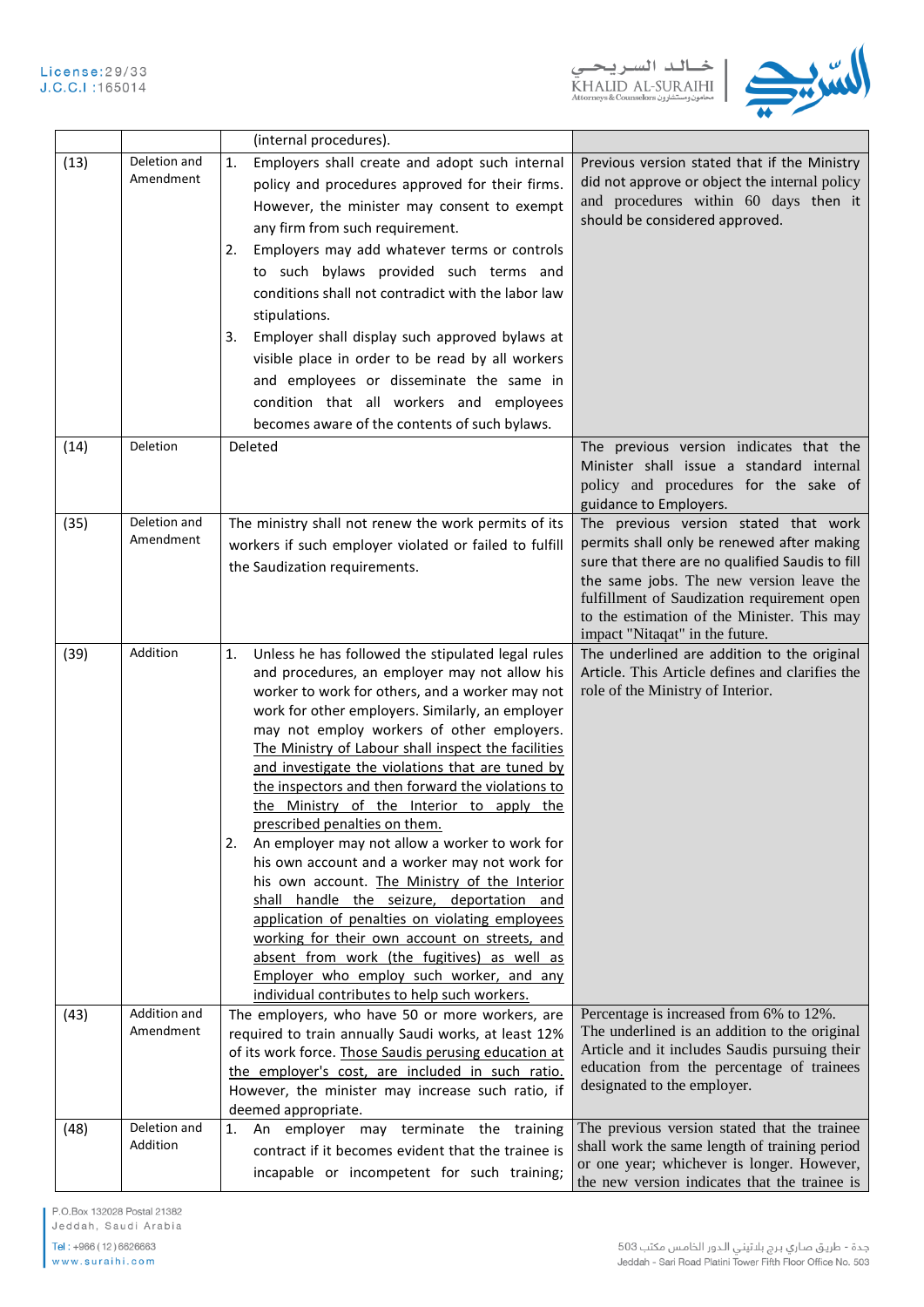

|      |           | moreover, the trainee shall have the same right,<br>.e.g., to terminate training for the same reason.<br>However, both parties are required to serve a 7-<br>days' notice which reflect the intention to<br>terminate training.<br>The employer has the right to order the trainee,<br>2.<br>after completion of training, to work with the<br>same employer for the same period spent for<br>training. If the trainee refused to serve such<br>period or part of it, the trainee shall be obligated<br>to pay the employer the cost incurred for such<br>training or part of it.                                                                 | obliged only to work a similar period to the<br>training period, and in the event they refused<br>they shall pay back the training costs to the<br>employer.<br>The underlined is an addition to the original<br>Article.                           |
|------|-----------|---------------------------------------------------------------------------------------------------------------------------------------------------------------------------------------------------------------------------------------------------------------------------------------------------------------------------------------------------------------------------------------------------------------------------------------------------------------------------------------------------------------------------------------------------------------------------------------------------------------------------------------------------|-----------------------------------------------------------------------------------------------------------------------------------------------------------------------------------------------------------------------------------------------------|
| (52) | Addition  | Without prejudice to Article 37, the ministry<br>1.<br>shall establish a unified employment contract<br>that depicts such terms and conditions as per<br>the labor law. The work contract shall primarily<br>include the name of the employer, venue, the<br>name of the worker, nationality, identification,<br>wage agreed upon, type and location of work,<br>date of employment, duration of the contract if<br>fixed.<br>The employer and the employee may add<br>2.<br>whatever terms and conditions to the unified<br>employment contract indicated hereinabove,<br>provided such shall NOT contradict with the<br>labor law stipulations. | The Ministry shall established a standard<br>employment<br>contract to be used by<br>employers.<br>The underlined is an addition to the original<br>Article.                                                                                        |
| (53) | Addition  | The employment contract must indicate clearly the<br>probationary period, which shall not exceed 90 days;<br>however, both parties may agree to extend such<br>period for not more than 180 days. Official holidays<br>and sick-leaves shall not be calculated among such<br>probationary period. Both parties may terminate the<br>relationship during such period unless the contract<br>indicates one of the parties has the right to<br>terminate the service unilaterally.                                                                                                                                                                   | The previous version only allowed the<br>probationary period to be extended in a<br>different job, however, the new version<br>indicates that it can be extended with the<br>same job.<br>The underlined is an addition to the original<br>Article. |
| (54) | Addition  | The worker shall NOT be put under probationary<br>period more than once. And if such period extended<br>by mutual agreement, the worker must be assigned<br>different position or both parties already<br>to<br>terminated previous relationship 6 months before<br>re-employment. If a party terminate the service<br>during probationary, neither party shall be entitled<br>for compensation nor the employ shall be eligible for<br>end-of-service pay.                                                                                                                                                                                       | The underlined is an addition to the original<br>Article.                                                                                                                                                                                           |
| (55) | Amendment | The employment contract expires on its end of<br>1.<br>term, and if the parties continued relationship,<br>Article 37 shall be taken into consideration for<br>expatriates only.<br>If the employment contract contains a clause for<br>2.<br>renewal for similar period(s), or specific period,<br>such contract shall be renewed accordingly.                                                                                                                                                                                                                                                                                                   | Previous version stated that the renewal<br>should be (2) times, or for (4) years.                                                                                                                                                                  |

P.O.Box 132028 Postal 21382

Jeddah, Saudi Arabia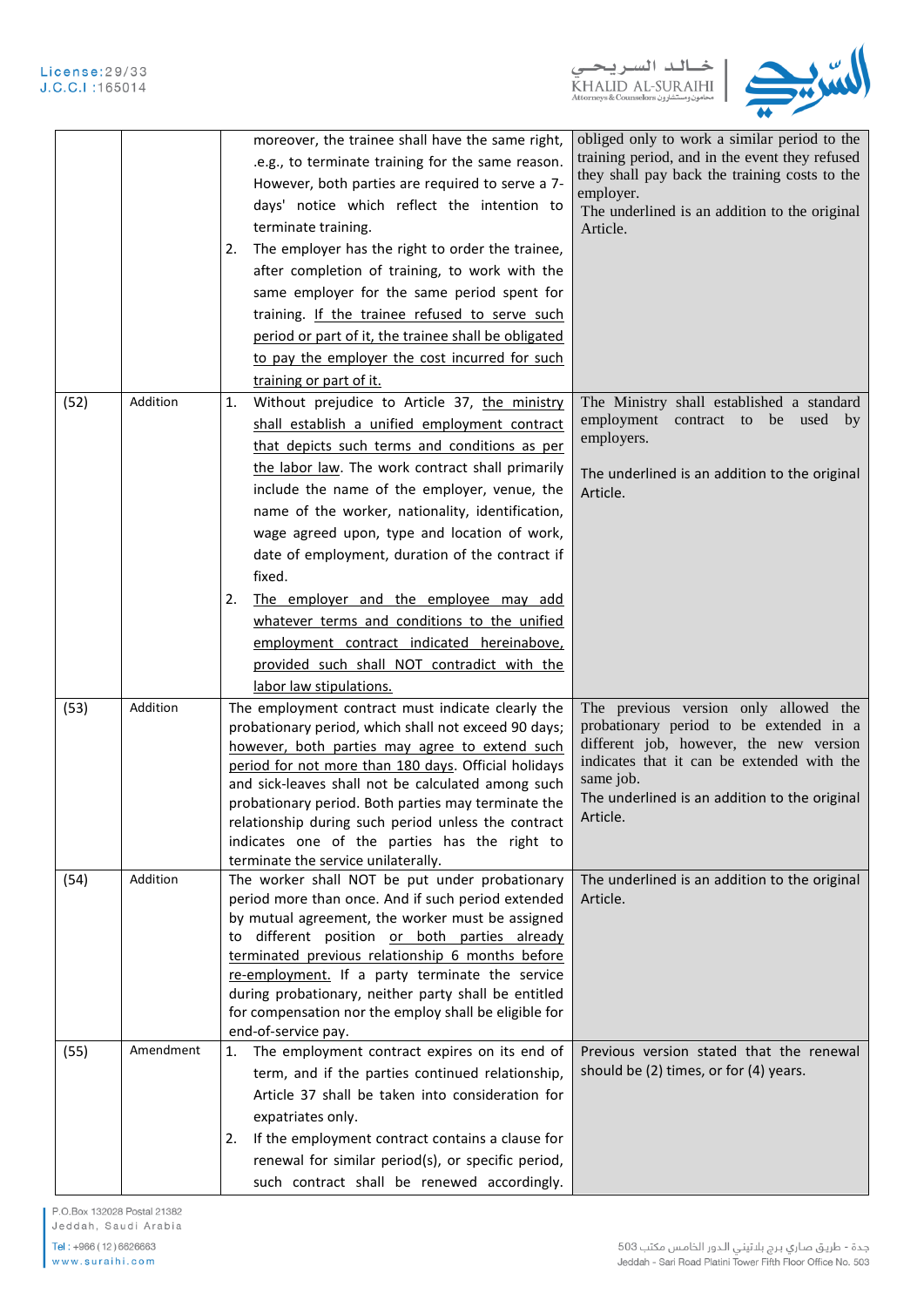

|      |              | After three renewals or the service reached 4                                                            |                                                                                             |
|------|--------------|----------------------------------------------------------------------------------------------------------|---------------------------------------------------------------------------------------------|
|      |              | years in total, such contract shall become a                                                             |                                                                                             |
|      |              | contract without definite term.                                                                          |                                                                                             |
| (58) | Addition and | The employer shall NOT relocate a worker from<br>1.                                                      | The previous version states that The                                                        |
|      | Amendment    | such designated place upon hiring to any other                                                           | employer may not transfer the worker from                                                   |
|      |              | location without a written consent from the                                                              | his original workplace if such transfer is                                                  |
|      |              | worker.                                                                                                  | likely to cause serious harm to the worker<br>and is not justified by the nature of work.   |
|      |              | The employer, if the job demands, assign the<br>2.                                                       | However, now the written consent is                                                         |
|      |              | worker to any other places for NOT more than                                                             | required of the employee.                                                                   |
|      |              | 30 days a year without consent from the worker;                                                          | The underlined is an addition to the original                                               |
|      |              | however, the employer shall bear all expenses                                                            | Article.                                                                                    |
|      |              | related to relocation, travel, bed and board.                                                            |                                                                                             |
| (64) | Amendment    | employer<br>shall<br>give<br>End-of-Service<br>1.<br>The                                                 | The previous version states that If the                                                     |
|      |              | certificate to the employee, upon his/her                                                                | certificate contains any remarks that are                                                   |
|      |              | request, free of charge. Such certificate shall                                                          | prejudicial to the worker's reputation or                                                   |
|      |              | reflect the employee's name, period of service                                                           | likely to limit his employment chances, the                                                 |
|      |              | and last wage/salary. Such certificate shall NOT                                                         | reasons shall be given. However, now it is                                                  |
|      |              | contain any statement that may defame or insult                                                          | prohibited to contain any such remarks.                                                     |
|      |              | the employee's dignity.                                                                                  |                                                                                             |
|      |              | The employer shall return to the employee all<br>2.                                                      |                                                                                             |
|      |              | such references, educational certificates or other                                                       |                                                                                             |
|      |              | documents obtained upon hiring.                                                                          |                                                                                             |
| (73) | Addition     | The employer shall document such penalties or fines                                                      | The underlined is an addition as the new                                                    |
|      |              | imposed on the employee, as per the labor law, and                                                       | Law urges the employer to create a labor                                                    |
|      |              | shall utilize the accumulative penalties or fines                                                        | committee.                                                                                  |
|      |              | imposed on such employees for the benefit of the                                                         |                                                                                             |
|      |              | entire workforce or as directed by the labor                                                             |                                                                                             |
|      |              | committee (if any) or as directed by the ministry of                                                     |                                                                                             |
|      |              | labor.                                                                                                   |                                                                                             |
| (74) | Addition     | The employment contract expires in one of the                                                            | of employment<br>New \,<br>causes<br>contract<br>termination were added to the new version. |
|      |              | following events:<br>If both parties agreed in writing to terminate the<br>1.                            |                                                                                             |
|      |              | service.                                                                                                 | cross reference in $3rd$ sub-clause to Article                                              |
|      |              | On the expiry date of contract.<br>2.                                                                    | (75) which also was amended to increase the                                                 |
|      |              | If one of the parties wishes to end of the<br>3.                                                         | notice period to (60) days and (30) in                                                      |
|      |              | contract (a contract without term), as per Article                                                       | accordance to the employment status.                                                        |
|      |              | 75 of the labor law.                                                                                     | The underlined is an addition to the previous                                               |
|      |              | 4. The age of retirement (60 years for men / 55                                                          | version                                                                                     |
|      |              | years for working women), unless both parties                                                            |                                                                                             |
|      |              | agreed in writing to continue the service beyond<br>such age.                                            |                                                                                             |
|      |              | Force majeure.<br>5.                                                                                     |                                                                                             |
|      |              | Liquidation of the firm.<br>6.                                                                           |                                                                                             |
|      |              | Closure of the business where the employee<br>7.                                                         |                                                                                             |
|      |              | assigned in.                                                                                             |                                                                                             |
|      |              | Any other event stipulated in any other law.<br>8.                                                       |                                                                                             |
| (75) | Amendment    | If the employment contract is without definite term,                                                     | The previous version stated that if the                                                     |
|      |              | either party may terminate the contract by serving a<br>60 days' notice to the other party (for salaried | employment contract is without definite<br>term, either party may terminate the             |
|      |              | employee) or 30 days' notice (for wage employee).                                                        | contract by serving a 30 days' notice to the                                                |
|      |              |                                                                                                          | other party (for salaried employee) or 15                                                   |
|      |              |                                                                                                          | days' notice (for wage employee).                                                           |

P.O.Box 132028 Postal 21382 Jeddah, Saudi Arabia

Tel: +966 (12) 6626663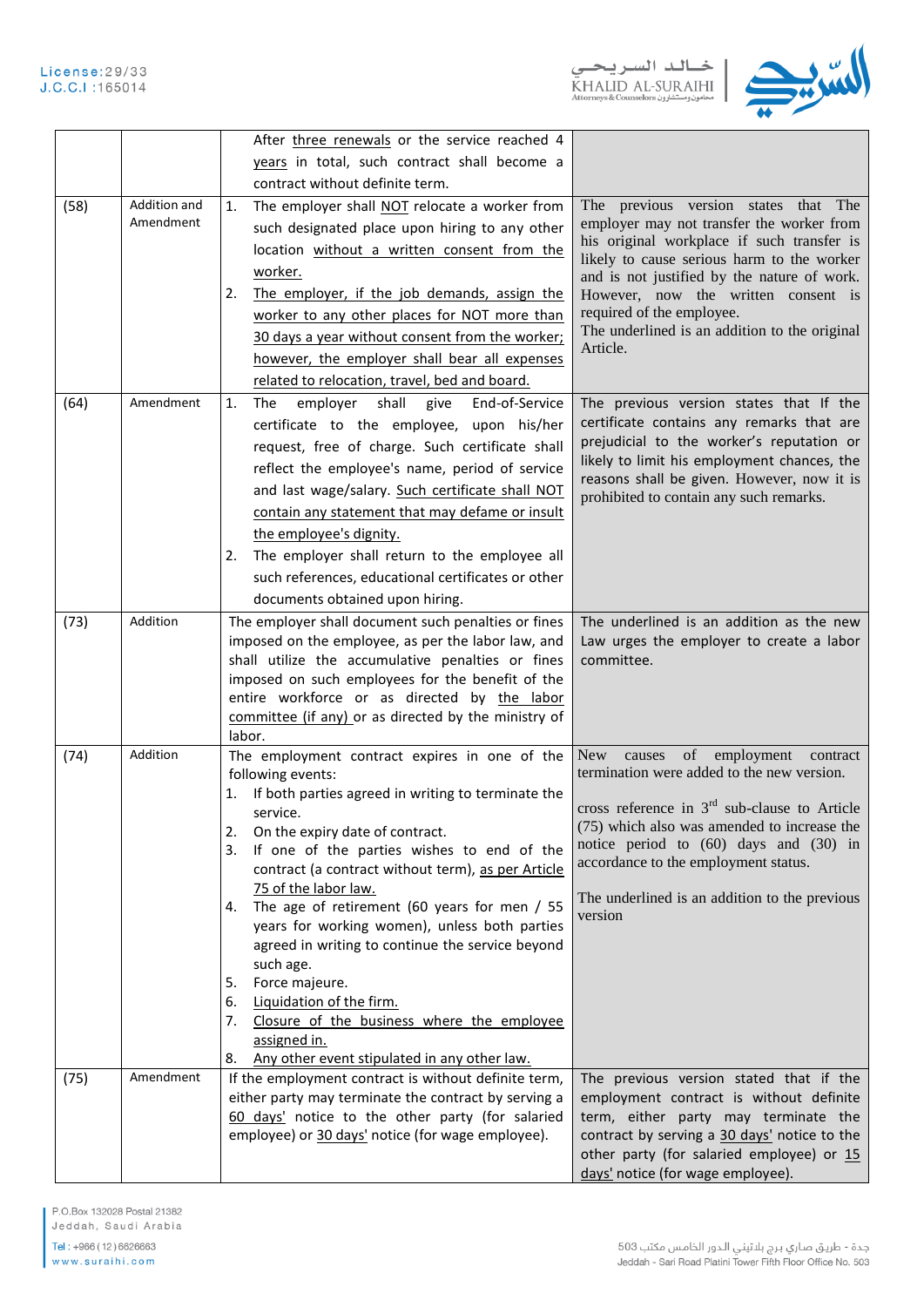



| (76) | Deletion and<br>Amendment | If the party terminating the service did not serve<br>such notice required to the other party, such<br>terminating party shall pay the other party the salary<br>equals to the length of the period, unless both<br>parties agreed to a greater amount.                                                                                                                                                                                                                                                                                                                                                                                                                                                                                                                                                                                                                                                                                                | The previous version states that such party<br>shall be required to pay the other party<br>compensation equal to the worker's wage<br>for the duration of the notice or the balance<br>thereof.<br>The new version indicates that the full<br>compensation shall be paid and the balance<br>of the remaining period. |
|------|---------------------------|--------------------------------------------------------------------------------------------------------------------------------------------------------------------------------------------------------------------------------------------------------------------------------------------------------------------------------------------------------------------------------------------------------------------------------------------------------------------------------------------------------------------------------------------------------------------------------------------------------------------------------------------------------------------------------------------------------------------------------------------------------------------------------------------------------------------------------------------------------------------------------------------------------------------------------------------------------|----------------------------------------------------------------------------------------------------------------------------------------------------------------------------------------------------------------------------------------------------------------------------------------------------------------------|
| (77) | Deletion and<br>Amendment | If the employment contract does not contain a<br>compensation clause for termination by either party,<br>for just cause, the damaged party shall be entitled<br>for compensation as follows:<br>15 days' pay for every 6 years of service, if the<br>1.<br>contract without limited term,<br>The salary of the remaining period of the<br>2.<br>contract terminated, if such contract is with<br>definite term.<br>3.<br>However,<br>both<br>compensations<br>indicated<br>hereinabove (1 & 2) shall NOT be less than 2<br>months' salary.                                                                                                                                                                                                                                                                                                                                                                                                             | The new version set the base to calculate<br>the compensation whereas the previous<br>version left such compensation to the<br>estimation by the Labor Office.                                                                                                                                                       |
| (78) | Deletion and<br>Amendment | If a termination notice given by the employer to an<br>employee, such employee shall be entitled for (paid<br>1 full day or various 8 hours per week) during the<br>entire notice period in order to search for another<br>job with another employer. The employee may set<br>the day or inform the employer the day before of<br>their absence. The employer may pardon the<br>employee from working during the notice period,<br>however, it shall be considered as a continuous<br>service to the last date of the notice period including<br>the payment of the employee's salary.                                                                                                                                                                                                                                                                                                                                                                 | The previous version allowed the employee<br>file a case in the labor office to allow him to<br>work again for the employer.                                                                                                                                                                                         |
| (80) | Amendment                 | The employer shall NOT terminate an employee<br>without severance pay, notice or compensation (and<br>the employee's right to protest), except in one of the<br>following events:<br>If the worker/employee:<br>Assaulted the employer, a supervisor or a<br>1.<br>subordinate,<br>Failed to perform its obligations as per the<br>2.<br>contract, ignored published safety instructions or<br>orders and the employer already dispatched a<br>notice to such worker of such disobedience.<br>Behaved improperly or proofed to commit an act<br>3.<br>of dishonesty or dignity.<br>Committed intentional act or omission intended<br>4.<br>to cause loss or damage to the employer, and<br>the employer already notified competent<br>authorities within 24 hours of such act and/or<br>omission.<br>Fraud or forgery to be accepted for employment.<br>5.<br>Under probationary period.<br>6.<br>Absent for invalid reason for 30 days during 1<br>7. | The period of absence is increased to 30<br>days (previously 20 days)<br>during $1$<br>contractual year or 15 consecutive days<br>(previously 10 days). The notice dispatched<br>after 20 (previously 10 days) days for the<br>first event or 10 days (previously 5 days) for<br>the second event.                   |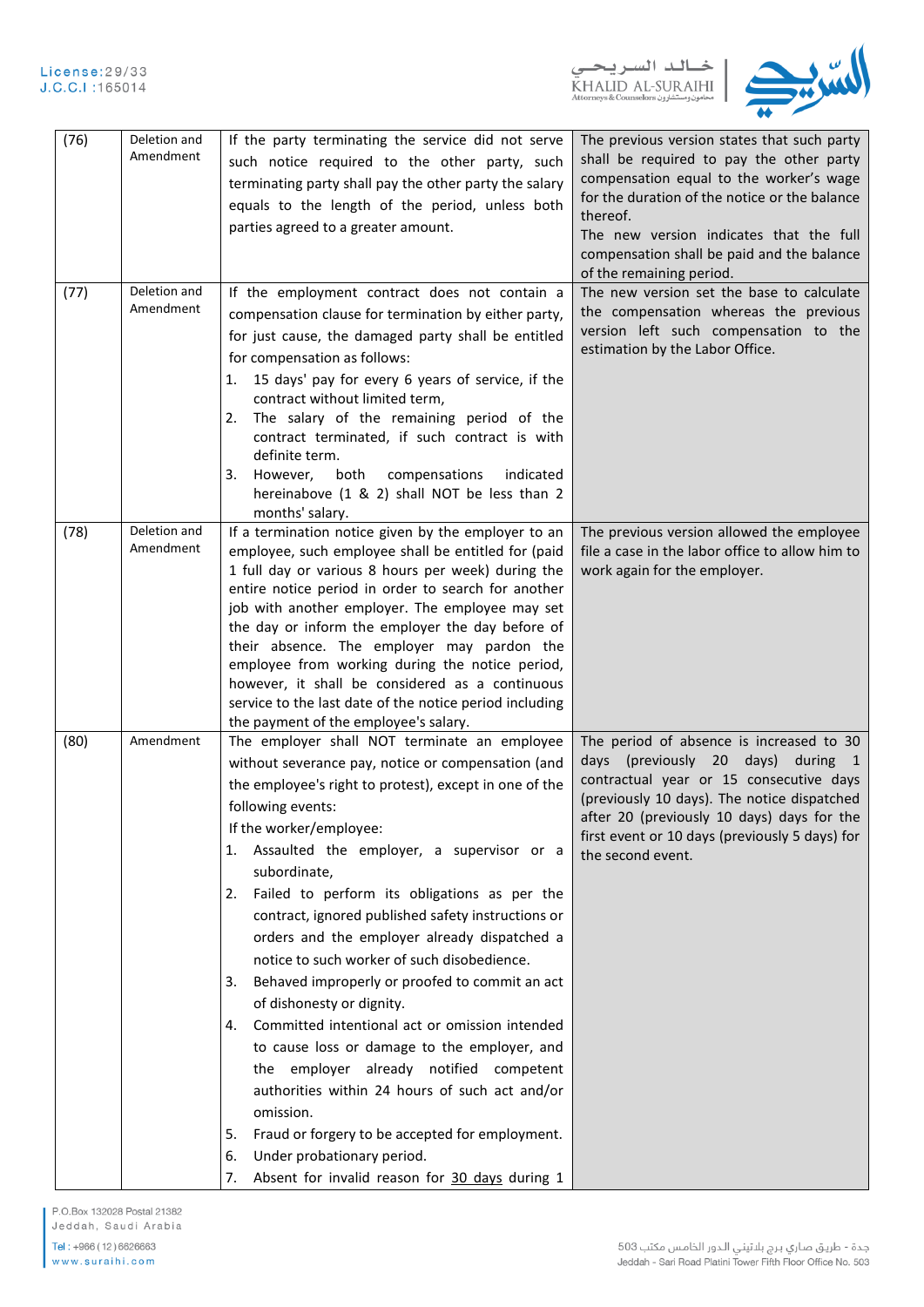

|       |           | contractual year or 15 consecutive days,                                                                                                                                                                                                                                                                                                                                                                                                                                                                                                                                                                                                                                                                                                                                                                                                                                                |                                                                                                                                                                                                                                                                                                    |
|-------|-----------|-----------------------------------------------------------------------------------------------------------------------------------------------------------------------------------------------------------------------------------------------------------------------------------------------------------------------------------------------------------------------------------------------------------------------------------------------------------------------------------------------------------------------------------------------------------------------------------------------------------------------------------------------------------------------------------------------------------------------------------------------------------------------------------------------------------------------------------------------------------------------------------------|----------------------------------------------------------------------------------------------------------------------------------------------------------------------------------------------------------------------------------------------------------------------------------------------------|
|       |           | provided the employer already dispatched a                                                                                                                                                                                                                                                                                                                                                                                                                                                                                                                                                                                                                                                                                                                                                                                                                                              |                                                                                                                                                                                                                                                                                                    |
|       |           | notice after 20 days for the first event or 10 days                                                                                                                                                                                                                                                                                                                                                                                                                                                                                                                                                                                                                                                                                                                                                                                                                                     |                                                                                                                                                                                                                                                                                                    |
|       |           | for the second event.                                                                                                                                                                                                                                                                                                                                                                                                                                                                                                                                                                                                                                                                                                                                                                                                                                                                   |                                                                                                                                                                                                                                                                                                    |
|       |           | Committed a conflict of interest act or to secure                                                                                                                                                                                                                                                                                                                                                                                                                                                                                                                                                                                                                                                                                                                                                                                                                                       |                                                                                                                                                                                                                                                                                                    |
|       |           | 8.                                                                                                                                                                                                                                                                                                                                                                                                                                                                                                                                                                                                                                                                                                                                                                                                                                                                                      |                                                                                                                                                                                                                                                                                                    |
|       |           | personal gain using his/her position.                                                                                                                                                                                                                                                                                                                                                                                                                                                                                                                                                                                                                                                                                                                                                                                                                                                   |                                                                                                                                                                                                                                                                                                    |
|       |           | Released industrial or commercial confidential<br>9.                                                                                                                                                                                                                                                                                                                                                                                                                                                                                                                                                                                                                                                                                                                                                                                                                                    |                                                                                                                                                                                                                                                                                                    |
|       |           | data/information/documents.                                                                                                                                                                                                                                                                                                                                                                                                                                                                                                                                                                                                                                                                                                                                                                                                                                                             |                                                                                                                                                                                                                                                                                                    |
| (83)  | Amendment | If the employee's position requires the employee<br>1.<br>be in contact with the employer's<br>to<br>clients/customers, the employer shall have the<br>right (to protect its interests) to impose a<br>condition in the employment contract which<br>forbids the employee from joining another<br>competitive employer for two years as of the<br>date of leaving the service of such employer.<br>If the employee's position requires the employee<br>2.<br>employer's<br>confidential<br>the<br>access<br>to<br>information, the employer shall have the right<br>(to protect its interests) to impose a condition in<br>the employment contract which requires the<br>NOT<br>divulge/release<br>employee<br>to<br>such<br>confidential information to any other third party.<br>The employer shall have the right to prosecute<br>3.<br>the employee within 1 year as of the date of | The new version differentiates between<br>joining the employee to a competitor and<br>the release confidential information. In the<br>previous version both of events are limited<br>to 2 years; however; the new version<br>forbids the<br>release<br>of<br>confidential<br>information for good. |
|       |           |                                                                                                                                                                                                                                                                                                                                                                                                                                                                                                                                                                                                                                                                                                                                                                                                                                                                                         |                                                                                                                                                                                                                                                                                                    |
|       |           | finding out that the employee/worker violated                                                                                                                                                                                                                                                                                                                                                                                                                                                                                                                                                                                                                                                                                                                                                                                                                                           |                                                                                                                                                                                                                                                                                                    |
|       |           | the stipulations of this Article.                                                                                                                                                                                                                                                                                                                                                                                                                                                                                                                                                                                                                                                                                                                                                                                                                                                       |                                                                                                                                                                                                                                                                                                    |
| (90)  | Amendment | The employer shall pay the employee/worker<br>1.<br>(salary and any other entitlements) in Saudi<br>currency, as follows:<br>Daily workers, to be paid once every week.<br>a.<br>Monthly employees, to be paid once every<br>b.<br>month.                                                                                                                                                                                                                                                                                                                                                                                                                                                                                                                                                                                                                                               | The previous version indicates that paying<br>via bank accounts is optional and it requires<br>the employee's approval, however, the new<br>version force the employer to pay through<br>bank accounts.                                                                                            |
|       |           | Lump sum worker on 2 weeks agreement, to be<br>c.                                                                                                                                                                                                                                                                                                                                                                                                                                                                                                                                                                                                                                                                                                                                                                                                                                       |                                                                                                                                                                                                                                                                                                    |
|       |           | paid a portion of the agreed amount once every                                                                                                                                                                                                                                                                                                                                                                                                                                                                                                                                                                                                                                                                                                                                                                                                                                          |                                                                                                                                                                                                                                                                                                    |
|       |           | week.                                                                                                                                                                                                                                                                                                                                                                                                                                                                                                                                                                                                                                                                                                                                                                                                                                                                                   |                                                                                                                                                                                                                                                                                                    |
|       |           | The employer is obligated to pay such<br>2.                                                                                                                                                                                                                                                                                                                                                                                                                                                                                                                                                                                                                                                                                                                                                                                                                                             |                                                                                                                                                                                                                                                                                                    |
|       |           | wages/salaries/lump sums on such times agreed                                                                                                                                                                                                                                                                                                                                                                                                                                                                                                                                                                                                                                                                                                                                                                                                                                           |                                                                                                                                                                                                                                                                                                    |
|       |           | upon to employees' bank accounts.                                                                                                                                                                                                                                                                                                                                                                                                                                                                                                                                                                                                                                                                                                                                                                                                                                                       |                                                                                                                                                                                                                                                                                                    |
| (101) | Amendment | The employer shall establish working hours so the                                                                                                                                                                                                                                                                                                                                                                                                                                                                                                                                                                                                                                                                                                                                                                                                                                       | The number of maximum working hours                                                                                                                                                                                                                                                                |
|       |           | workers works only 5 hours continuously without                                                                                                                                                                                                                                                                                                                                                                                                                                                                                                                                                                                                                                                                                                                                                                                                                                         | increased from (11) to (12) hours per day.                                                                                                                                                                                                                                                         |
|       |           | food break/prayer time (not less than 30 minutes in                                                                                                                                                                                                                                                                                                                                                                                                                                                                                                                                                                                                                                                                                                                                                                                                                                     |                                                                                                                                                                                                                                                                                                    |
|       |           | 8 hours shift) and shall NOT ask the worker to work                                                                                                                                                                                                                                                                                                                                                                                                                                                                                                                                                                                                                                                                                                                                                                                                                                     |                                                                                                                                                                                                                                                                                                    |
|       |           | more than 12 hours a day.                                                                                                                                                                                                                                                                                                                                                                                                                                                                                                                                                                                                                                                                                                                                                                                                                                                               |                                                                                                                                                                                                                                                                                                    |
| (113) | Amendment | Without prejudice to the working woman's leaves                                                                                                                                                                                                                                                                                                                                                                                                                                                                                                                                                                                                                                                                                                                                                                                                                                         | The number of leave days increased from                                                                                                                                                                                                                                                            |
|       |           | under the labor law, the wife/husband is entitled for                                                                                                                                                                                                                                                                                                                                                                                                                                                                                                                                                                                                                                                                                                                                                                                                                                   | (3) to (5); and from (1) to (3).                                                                                                                                                                                                                                                                   |
|       |           | 5 days leave in the event of one of the                                                                                                                                                                                                                                                                                                                                                                                                                                                                                                                                                                                                                                                                                                                                                                                                                                                 |                                                                                                                                                                                                                                                                                                    |
|       |           | partners/parents/sons/daughters/immediate                                                                                                                                                                                                                                                                                                                                                                                                                                                                                                                                                                                                                                                                                                                                                                                                                                               |                                                                                                                                                                                                                                                                                                    |
|       |           | relative died, or in the event of the employee's                                                                                                                                                                                                                                                                                                                                                                                                                                                                                                                                                                                                                                                                                                                                                                                                                                        |                                                                                                                                                                                                                                                                                                    |
|       |           | marriage; and 3 days for a newborn baby. However,                                                                                                                                                                                                                                                                                                                                                                                                                                                                                                                                                                                                                                                                                                                                                                                                                                       |                                                                                                                                                                                                                                                                                                    |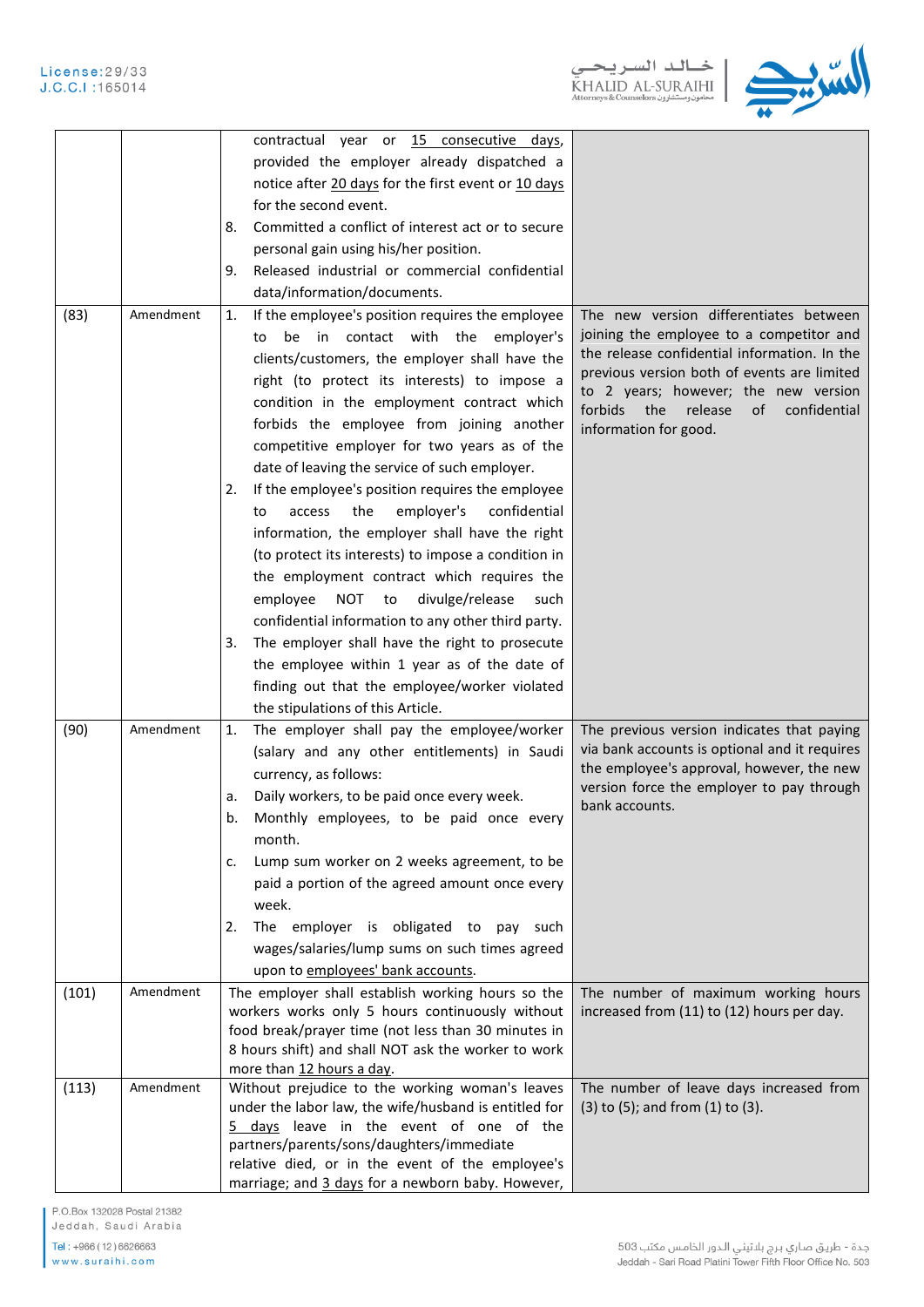



|       |                           | the employer may demand documentary evidence.                                                     |                                                                                        |
|-------|---------------------------|---------------------------------------------------------------------------------------------------|----------------------------------------------------------------------------------------|
| (115) | Addition and<br>Amendment | The employee is entitled for paid leave $-$ subject<br>1.                                         | The new version indicates the leave for<br>school examination is subject to employer's |
|       |                           | to employer's approval $-$ to attend school                                                       | approval unlike the previous version.                                                  |
|       |                           | examination (the number of days required for                                                      | However, the new version covers the cases                                              |
|       |                           | such exam). If the employee is required for re-                                                   | of the employer's refusal of such leave (sub-                                          |
|       |                           | examination, such employee shall be entitled for                                                  | clause 2).                                                                             |
|       |                           | non-paid leave for the number of days required                                                    |                                                                                        |
|       |                           | for re-examination.                                                                               |                                                                                        |
|       |                           | If the employer did not approve such leave; the<br>2.                                             |                                                                                        |
|       |                           | employee is entitled to a leave equals to the                                                     |                                                                                        |
|       |                           | actual number of days for exams from their                                                        |                                                                                        |
|       |                           | leave. In the event the annual leave's balance                                                    |                                                                                        |
|       |                           | does not cover the required period; the                                                           |                                                                                        |
|       |                           | employee is entitled for unpaid leave.                                                            |                                                                                        |
|       |                           | The employee must notify the employer 15 days<br>3.                                               |                                                                                        |
|       |                           | before the exam or re-exam date.                                                                  |                                                                                        |
|       |                           | The employer may demand documentary proof<br>4.                                                   |                                                                                        |
|       |                           | of such exam or re-exam.                                                                          |                                                                                        |
| (137) | Addition and              | An employee/worker with a partial job-related injury $ 1-$                                        | The period was increased from (30) to                                                  |
|       | Amendment                 | is entitled for financial aid (60 days' pay of last                                               | $(60)$ days.                                                                           |
|       |                           | salary) to be paid once, plus 75% of his/her salary for                                           | The new law indicates that only if the                                                 |
|       |                           | the entire period required for medical treatment. If                                              | employee is not capable to work at all.                                                |
|       |                           | after 1 year of medically treating such employee                                                  | Therefore, if the employee can proceed                                                 |
|       |                           | NOT cured, such disability shall be considered                                                    | with a different suitable job then the                                                 |
|       |                           | (permanent disability), and his/her condition does                                                | contract should not be terminated.                                                     |
|       |                           | not allow them to work; hence, the contract is                                                    |                                                                                        |
|       |                           | terminated<br>and<br>such<br>employee<br>shall<br>be                                              |                                                                                        |
|       |                           | compensated and the employer shall NOT be                                                         |                                                                                        |
|       |                           | entitled to retrieve whatever spent already for                                                   |                                                                                        |
|       |                           | medical treatment or financial aid.                                                               |                                                                                        |
|       | Deletion                  |                                                                                                   |                                                                                        |
| (149) |                           | Employers shall NOT assign working women to such<br>hazardous or dangerous jobs or positions. The | Jobs (suitable to women nature)<br>was<br>removed from the new version.                |
|       |                           | Minister shall determine such jobs.                                                               |                                                                                        |
| (151) | Addition and              | A working woman is entitled for maternity leave $ 1-$<br>1.                                       | $1st$ Sub clause was amended in a way                                                  |
|       | Amendment                 | (10 weeks) and she can locate those weeks as                                                      | that gives the female employee the                                                     |
|       |                           | she wishes; maximum of 4 weeks prior to the                                                       | choice to locate the weeks of the                                                      |
|       |                           | anticipated delivery date, as per medical                                                         | maternity leave.                                                                       |
|       |                           | reference is given by acceptable clinic.                                                          | $2 -$<br>The underlined are additions to the                                           |
|       |                           | The working woman shall NOT resume work<br>2.                                                     | previous version.                                                                      |
|       |                           | until 6 weeks elapsed after delivery; moreover,                                                   |                                                                                        |
|       |                           | she is eligible to extend the maternity leave for                                                 |                                                                                        |
|       |                           | additional 1 month without pay.                                                                   |                                                                                        |
|       |                           | The working woman, if she delivered an ailed or<br>3.                                             |                                                                                        |
|       |                           | disabled child, is eligible for one month leave                                                   |                                                                                        |
|       |                           |                                                                                                   |                                                                                        |
|       |                           | with full pay; furthermore, she may ask for one                                                   |                                                                                        |
|       |                           | additional month leave without pay.                                                               |                                                                                        |
| (152) | Deletion                  | Deleted in its entirety                                                                           | The previous version indicated several<br>conditions in accordance to different events |
|       |                           |                                                                                                   | for the payment of the maternity leave.                                                |

P.O.Box 132028 Postal 21382 Jeddah, Saudi Arabia

Tel: +966 (12) 6626663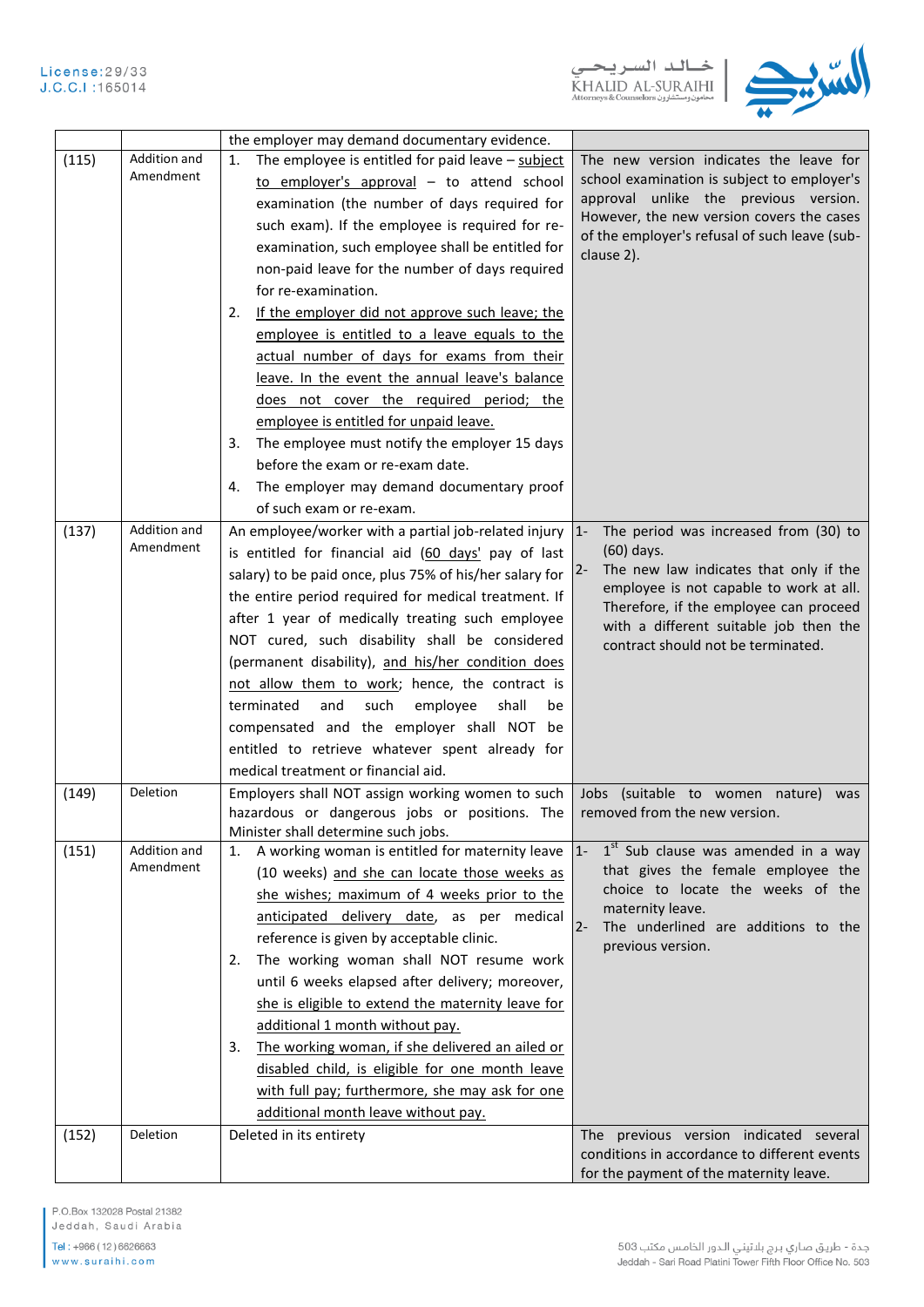



| (160) | Amendment<br>and Addition | A Muslim working woman who her husband 1-<br>1.<br>died is entitled for at least 4 months and 10 days<br>leave with full pay (Eddah Leave) as of the date<br>of her husband's death; moreover, she is eligible<br>to extend such leave if she is pregnant during<br>such period until she delivers the baby, thus<br>shall NOT be eligible to avail the remaining<br>period of such leave after delivery.<br>A Non-Muslim working woman who her<br>2.<br>husband died is entitled for 15 days. In both<br>cases, e.g. Muslim and non-Muslim working<br>women shall NOT work for any other employer<br>during such leave(s). however, the employer<br>may demand documentary evidence of such<br>claims. | of<br>the<br>The<br>new<br>version<br>Law<br>differentiates between the Muslim and<br>non-Muslim female employee in respect<br>of (Eddah Leave)<br>$2 -$<br>The new version of the Law gives the<br>Muslim female employee with a<br>deceased husband a compatible leave to<br>Sharia.<br>The new version of the Law retain the<br>$3-$<br>(15) days leave for the non-Muslim<br>female employee. |
|-------|---------------------------|---------------------------------------------------------------------------------------------------------------------------------------------------------------------------------------------------------------------------------------------------------------------------------------------------------------------------------------------------------------------------------------------------------------------------------------------------------------------------------------------------------------------------------------------------------------------------------------------------------------------------------------------------------------------------------------------------------|---------------------------------------------------------------------------------------------------------------------------------------------------------------------------------------------------------------------------------------------------------------------------------------------------------------------------------------------------------------------------------------------------|
| (194) | Addition                  | A field inspection(s) shall be conducted by the<br>Ministry's employees inspectors delegated by the<br>Ministry of Labor or Saudi citizens who are<br>appointed by the Minister, with such authorities and<br>powers.                                                                                                                                                                                                                                                                                                                                                                                                                                                                                   | The new version of the Labor Law allows<br>Saudis not of the Ministry's employees to<br>become inspectors as well.                                                                                                                                                                                                                                                                                |
| (196) | Addition                  | The labor inspectors shall:<br>Ensure the firm(s) are operating in line with the<br>1.<br>Saudi Labor law and related resolutions,<br>Provide such information<br>and<br>data<br>2.<br>to<br>employers,<br>Report violations or breaches and propose<br>3.<br>solutions,<br>Documentation of such violations and/or<br>4.<br>breaches,<br>Investigate other breaches reported by other<br>5.<br>competent governmental organizations,<br>Propose appropriate penalty/fine in accordance<br>6.<br>to violations/breaches schedule.                                                                                                                                                                       | The new version of the Labor Law allows<br>the inspectors $-$ further to their original<br>duties - to investigate other breaches<br>reported by other competent governmental<br>organizations and to propose appropriate<br>penalty/fine in accordance to violations/<br>breaches' schedule.                                                                                                     |
| (197) | Amendment                 | The labor inspectors shall affix their signatures on<br>the field inspection Form which reflects also their<br>commitment to confidentiality of such documents<br>and/or information revealed during their field<br>inspection to such firm(s), and each inspector shall<br>have a badge that reflect his identity for<br>transparency purposes.                                                                                                                                                                                                                                                                                                                                                        | Instead of the oath taken in the presence of<br>the Minister, inspectors now are to sign<br>undertaking prepared by the Ministry.                                                                                                                                                                                                                                                                 |
| (203) | Amendment                 | Upon detection of a violation or breach during the<br>inspectors' field visit(s), such violations/breaches<br>shall be documented and reported for the Minister's<br>decision.                                                                                                                                                                                                                                                                                                                                                                                                                                                                                                                          | The previous version of the Labor Law<br>indicates that the inspector shall provide<br>advice and guidance in the event of any<br>breach, or to document it. The new version<br>obliged the inspectors to document and<br>report all violations.                                                                                                                                                  |
| (229) | Replacement               | 1.<br>Without<br>prejudice<br>other<br>law(s)<br>to<br>any<br>stipulations, employers<br>violates the<br>who<br>stipulations of the labor law or its executive<br>regulation, shall be penalized - one or more of                                                                                                                                                                                                                                                                                                                                                                                                                                                                                       | The previous version of Labor Law indicates<br>that the punishments provided shall apply<br>in the absence of harsher punishments<br>provided for in any other laws.<br>However, the new version<br>pair the                                                                                                                                                                                      |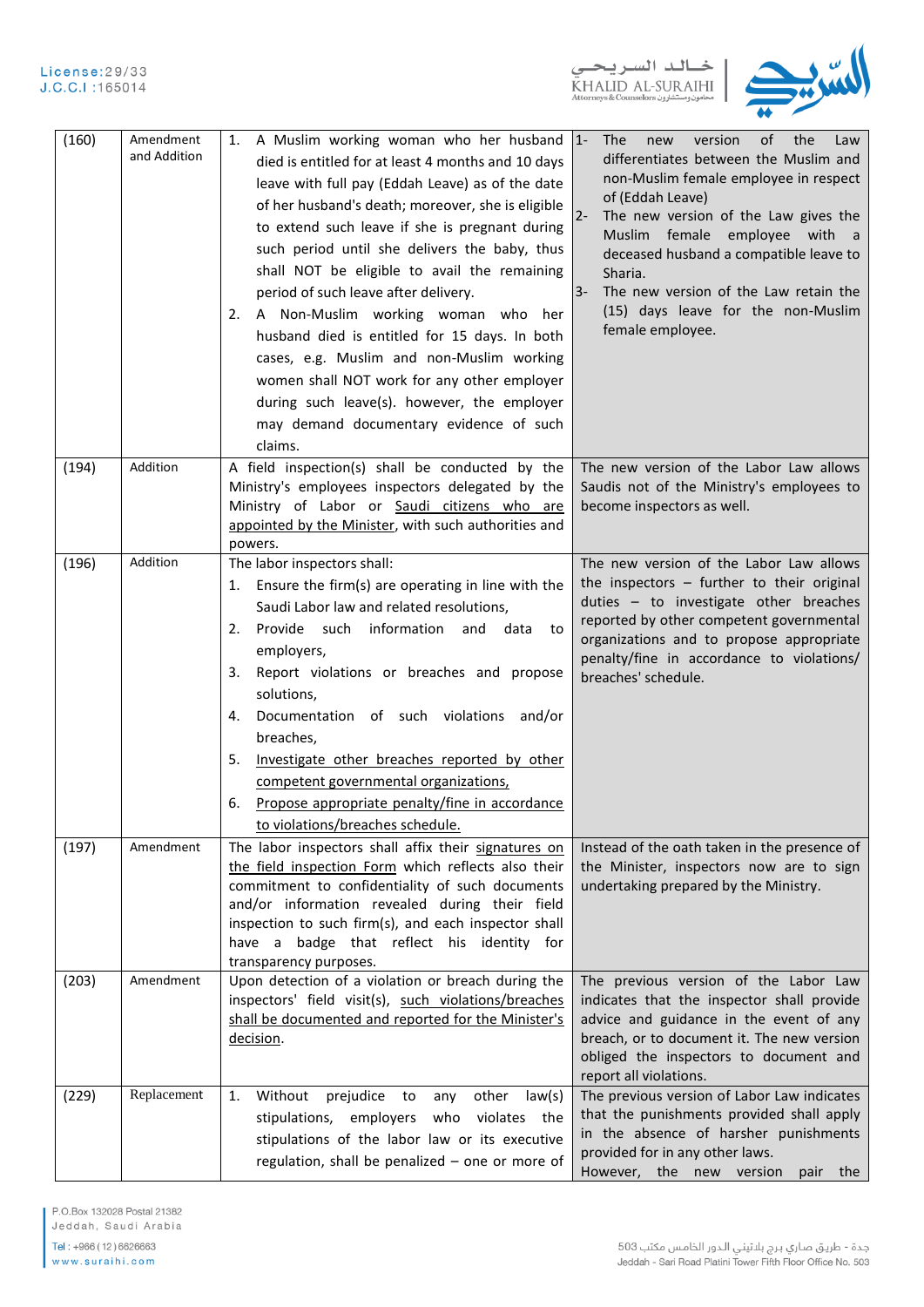

|       |             | the following penalties:<br>Cash penalty - not more than SR 100,000/-<br>a.<br>Closure of the firm for 30 days,<br>b.<br>Total closure of the firm,<br>c.<br>Duplication of the penalty if the violation<br>2.<br>repeated by the employer,<br>The penalty is multiplied by the number of<br>3.<br>persons involved in the violation(s).                                                                                                                                                   | punishments of Labor Law and any other<br>punishments of other laws.<br>The new version also set the types of<br>penalties and further guidance.                                                                                                                                                                                                                                                                                                                   |
|-------|-------------|--------------------------------------------------------------------------------------------------------------------------------------------------------------------------------------------------------------------------------------------------------------------------------------------------------------------------------------------------------------------------------------------------------------------------------------------------------------------------------------------|--------------------------------------------------------------------------------------------------------------------------------------------------------------------------------------------------------------------------------------------------------------------------------------------------------------------------------------------------------------------------------------------------------------------------------------------------------------------|
| (230) | Replacement | 1.<br>The Minister may decide to impose one or more<br>penalty (a & b) above,<br>The minister shall establish the Penalties<br>2.<br>Schedule which shall be adopted for penalizing<br>firms found in violation.<br>The ultimate penalty is the closure of the firm as<br>3.<br>per paragraph 3 of this Article. However, the<br>ministry of labor shall file a case before a<br>competent court to decide which of the<br>penalty(s) stated in Article 229 of this law is<br>appropriate. | The previous version of the Labor Law sets<br>the ceiling and the floor of the penalties.<br>However, it was replaced with more<br>detailed expected operational actions by<br>the Minister in respect of violations and<br>their penalties.<br>Note: Penalties designated to previous<br>version are now re-published in a separate<br>schedule and can be found on the Ministry<br>website.                                                                      |
|       |             | The employer and the ministry may enter into a<br>4.<br>reconciliation by which the employer shall pay<br>such amount decided by the ministry as a<br>penalty.                                                                                                                                                                                                                                                                                                                             |                                                                                                                                                                                                                                                                                                                                                                                                                                                                    |
| (230) | Replacement | An employer in violation of the law shall comply with<br>such period given by the ministry in order to rectify<br>such violation. If such employer failed, it shall be<br>considered as a new violation to be reported and $ $<br>documented.                                                                                                                                                                                                                                              | The previous version of the Labor Law sets<br>the ceiling and the floor of the penalties.<br>However, it was replaced with the<br>mentioned Article.<br>Note: Penalties designated to previous<br>version are now re-published in a separate<br>schedule and can be found on the Ministry<br>website.                                                                                                                                                              |
| (232) | Replacement | Amounts related to penalties imposed on employers<br>in violation of this law shall be collected as per the<br>procedures approved and shall be remitted to the<br>Human Resources Development Fund.                                                                                                                                                                                                                                                                                       | The previous version of the Labor Law sets<br>the ceiling and the floor of the penalties.<br>However, it was replaced with the<br>mentioned Article.<br>Note: Penalties designated to previous<br>version are now re-published in a separate<br>schedule and can be found on the Ministry<br>website.<br>Further, the new Article existed in the<br>previous version of Labor Law as Article<br>(442) and it was relocated in the new<br>version as Article (232). |
| (233) | Replacement | The ministry is authorized to extend a cash intensive<br>not more than 25% of the penalty imposed on a                                                                                                                                                                                                                                                                                                                                                                                     | The previous version of the Labor Law sets<br>the ceiling and the floor of the penalties.                                                                                                                                                                                                                                                                                                                                                                          |